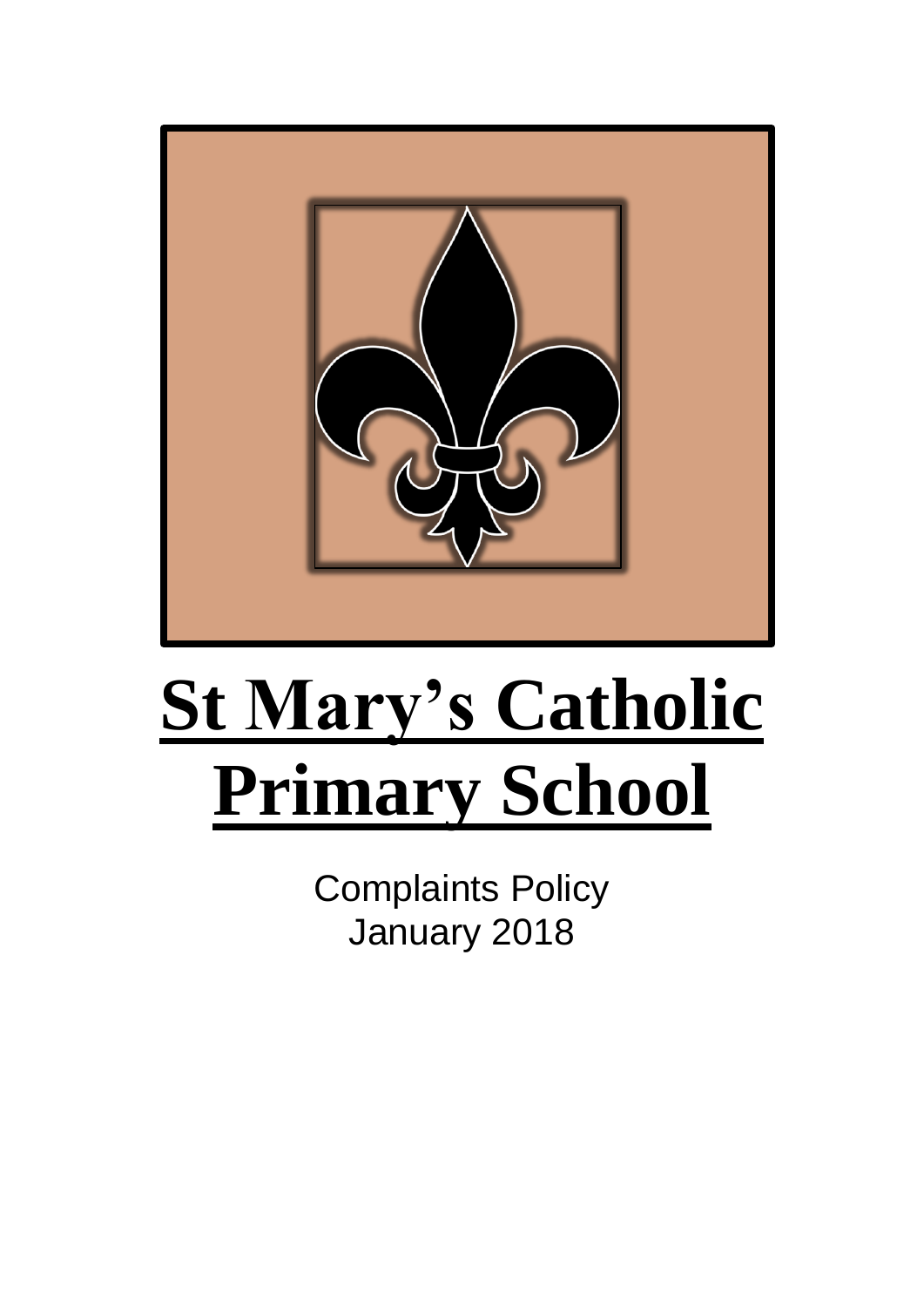#### **Legal Requirements**

Section 29 of the Education Act 2002 require that:

- 1) The governing body of a maintained school in England will
	- a) Establish procedures for dealing with complaints relating to the school or to the provision of facilities or services under section 27, other than complaints failing to be dealt with in accordance with any procedures required to be established in relation to the school by virtue of a statutory provision other than this section, and
	- b) Publicise the procedures so established.
- 2) In establishing or publicising procedures under subsection (1), the governing body will have regard to any guidance given from time to time by the Secretary of State.

#### **Note: This policy statement relates to complaints about the provision, facilities and services that the school provides, with the exceptions detailed in Appendix A**

#### **Policy Aims**

- To encourage resolution of issues by informal means wherever possible.
- Easily accessible and publicised.
- Simple to understand and use.
- Impartial
- Non-adversarial
- Allow swift handling with established time limits for action and keeping people informed of the progress.
- Ensure a fair and full investigation by an independent person, when necessary.
- Respect people's desire for confidentiality.
- Address all the points at issue and provide an effective response and appropriate redress, where necessary.
- Provide information to the school's senior management team so the school can endeavour to improve services.

#### **Introduction**

#### **Actions before making a complaint**

Issues raised by parents, the community or pupils, are often concerns rather than complaints. St. Mary's Catholic Primary School is committed to taking concerns seriously, at the earliest stage, without needing formal procedures and to keep formal complaints to a minimum. This will not undermine efforts made by the school to handle concerns and staff will give due care and attention to concerns, endeavouring to resolve them as effectively and efficiently as possible.

Depending on the nature of an issue, you may wish or be asked to follow the school's formal complaints procedure. For the school to be able to investigate a complaint, it should be made within 6 months of the incident. Complaints made after this time may not be investigated. Our aim is to resolve complaints as fairly and speedily as possible.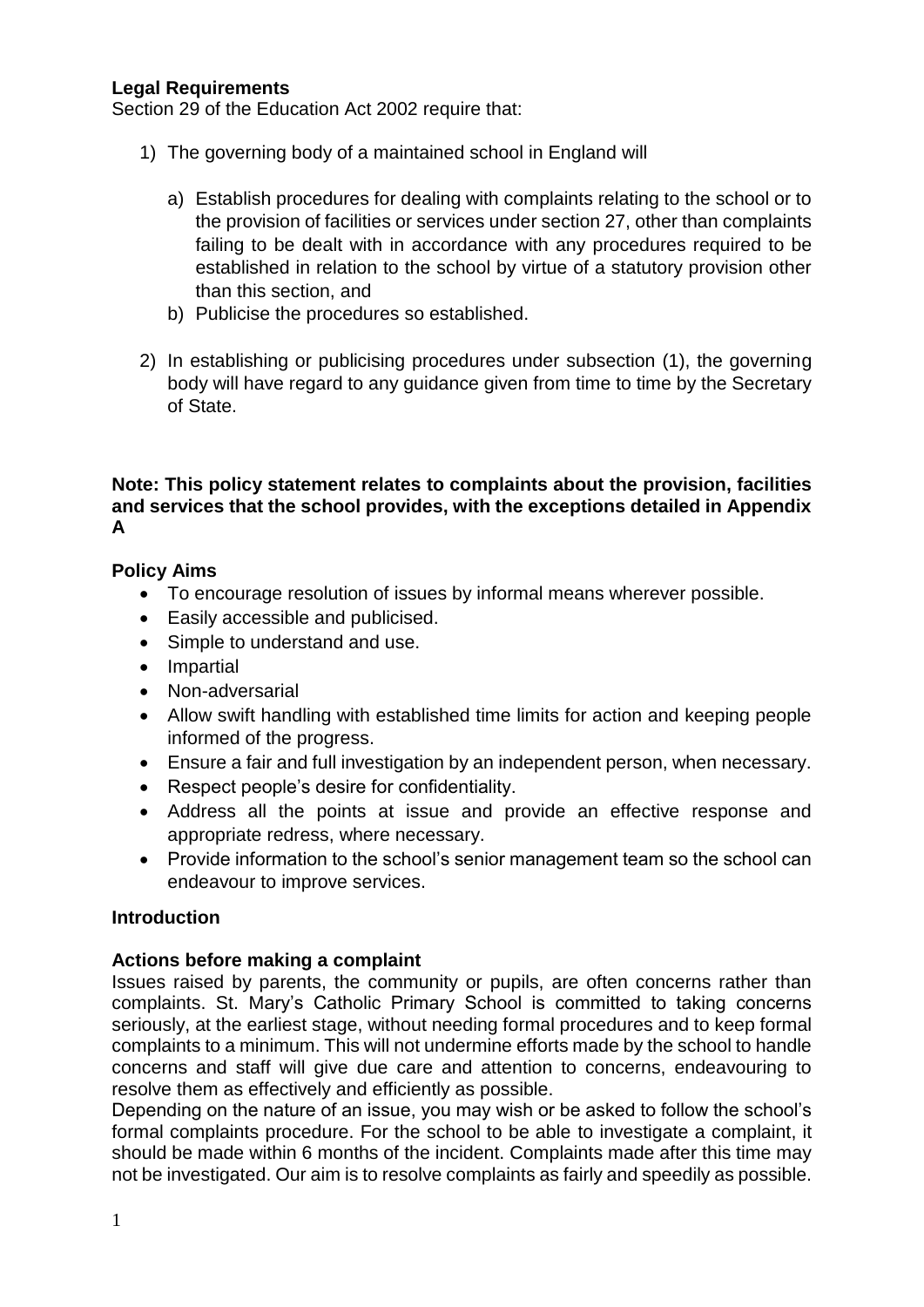Formal complaints will be dealt with in a sensitive, impartial manner. Malicious complaints may incur appropriate action by the school.

## **What is a concern?**

The school considers a concern to be an expression of hopeful resolution to an issue you regard to be a problem. In most cases concerns will be dealt with by the class teacher or the individual delivering the service, by informal means whenever possible. Concerns will be considered as informal complaints under stage 1 of the complaints policy, (See page 3, below)

## **How to raise a concern**

You may raise an informal concern under stage 1 of the complaints policy via the normal informal discussion that takes place between parent / carers, staff and the Headteacher about problems and concerns as they arise. Most issues could and should be resolved through this dialogue. These concerns might include such matters as your child's work or progress, relations with staff or with other pupils, including bullying, or your child's personal welfare.

The first point of contact regarding concerns will normally be the class teacher. Appointments to meet with the class teacher are available after school and may be made directly with the teacher concerned or via the school office.

When meeting with the teacher to raise your concerns, please be patient, as the teacher may need to perform an investigation or put corrective measures in place and then determine their effectiveness. This informal stage may require several discussions to reach a conclusion satisfactory to all parties. Desired actions for the school and parent / carer, timescales and the need for further meetings, if necessary should be discussed.

If you feel that a concern has not been resolved through discussions with the teacher, or that it is of a sufficiently serious nature, then an appointment to discuss it formally with the Headteacher should be made. You should indicate that the appointment is regarding a complaint.

# **What is a complaint?**

The school considers a complaint to be an expression of grievance or dissatisfaction, requiring redress received from or on behalf of a parent / carer or member of the public regarding:

- Action taken on or behalf of the school.
- Failure by the school or its staff or contractors to respond to a reported problem.
- The standard of service(s) provided or discrimination in their delivery.
- The policies of the school.

#### **How to make a complaint and how complaints will be dealt with**

It is hoped the majority of complaints can be resolved informally by raising verbally, in person or on the telephone, or by putting in writing, given or sent to the school. They can be discussed there and then, or at a mutually agreed time and a satisfactory explanation given or resolution speedily implemented (see stage 1 below). Complaints that cannot be resolved informally will be escalated and dealt with as follows: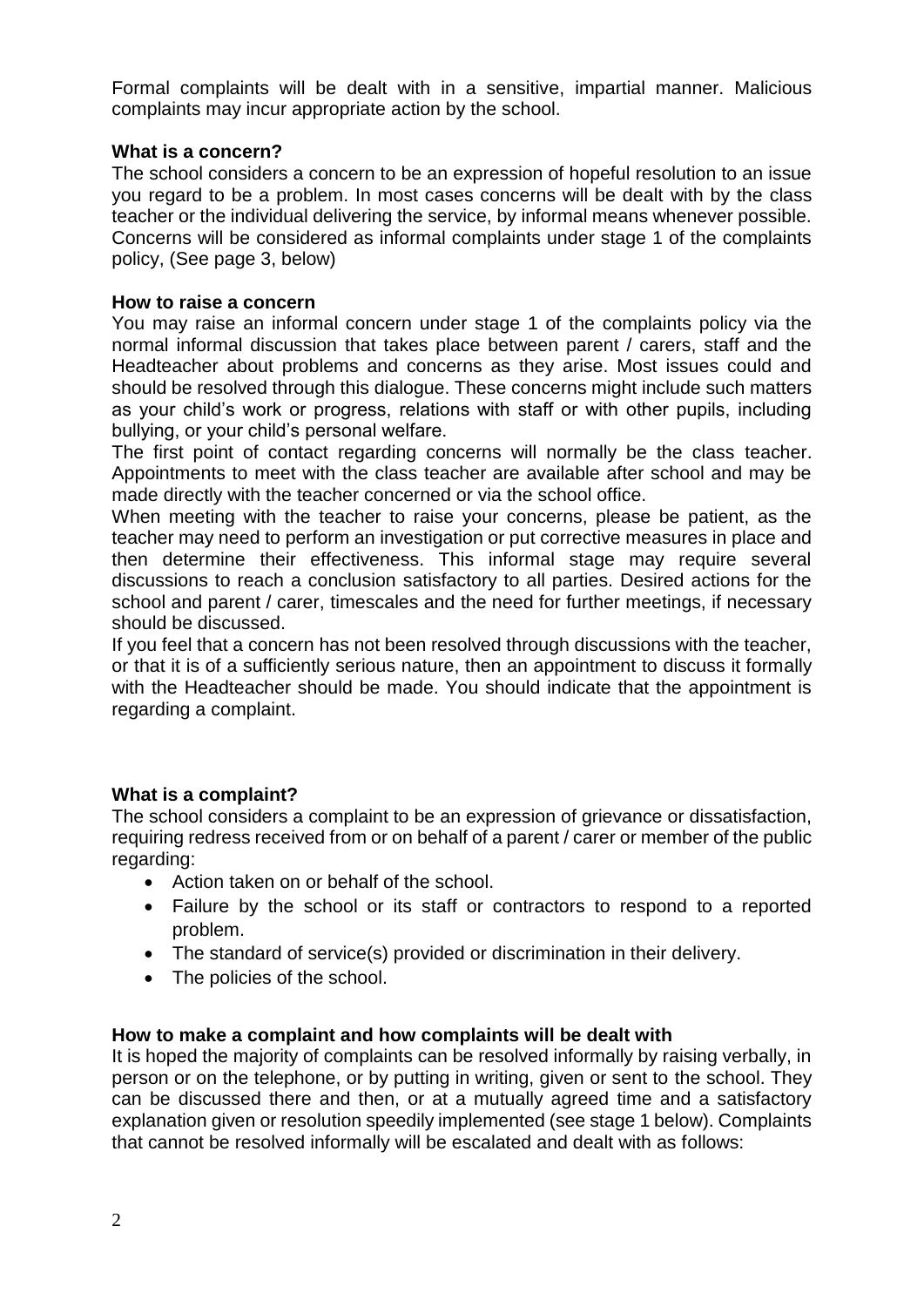There are four stages to the complaints procedure as outlined below. If at any stage of the complaints process the school is unable to comply with any of the timescales prescribed within each stage, the school will inform the complainant in writing of any mitigating circumstances that may have caused the delay.

Stage 1 (informal): Complaint heard by staff member.

This may be brought to the school's attention via the day to day business of the school either in person, verbally or in writing. The school's telephone number is 01952 388255. The staff member hearing the complaint will inform the Headteacher of the outcome. If the issue is not resolved, escalate to stage 2.

Stage 2: (formal): Complaint heard by Headteacher.

The Headteacher may delegate the task of collating information to another member of staff (not the member of staff who heard the complaint at stage 1)

- 1. A complaint will be submitted to the Headteacher, see Appendix B.
- 2. The Headteacher will acknowledge the receipt of the complaint within 5 school days.
- 3. The head teacher will write to the complainant with the outcome of the investigation within 20 school days.
- 4. The Headteacher will offer escalation to stage 3 if the complainant is still dissatisfied.

Stage3 (formal): Complaint heard by chair of governors.

- 1. A complaint form will be submitted to the chair of governors, see Appendix B.
- 2. The chair of governors will acknowledge receipt of the complaint within 5 school days.
- 3. The chair of governors will write to the complainant with the outcome of the investigation within 20 school days.
- 4. The chair of governors will inform the Headteacher of the income.
- 5. The chair of governors will offer escalation to stage 4 if the complainant is still dissatisfied.

Stage 4 (formal): Governor's complaints panel.

- 1. A letter will be written to the chair of governors requesting the complaint be considered further.
- 2. A letter will be issued inviting the complainant to a meeting within 20 school days of the complainant's letter.
- 3. A letter will be issued to the complainant confirming the panel's decision within 5 school days of the panel meeting. They will inform them of their option for an appeal hearing which must be lodged within 10 school days of the panel's response letter.
- 4. The panel will inform the Headteacher of the outcome.
- 5. Following an appeal hearing, the panel will advise the complainant of the escalation route to the Secretary for Education.

# **Complaints about the Headteacher**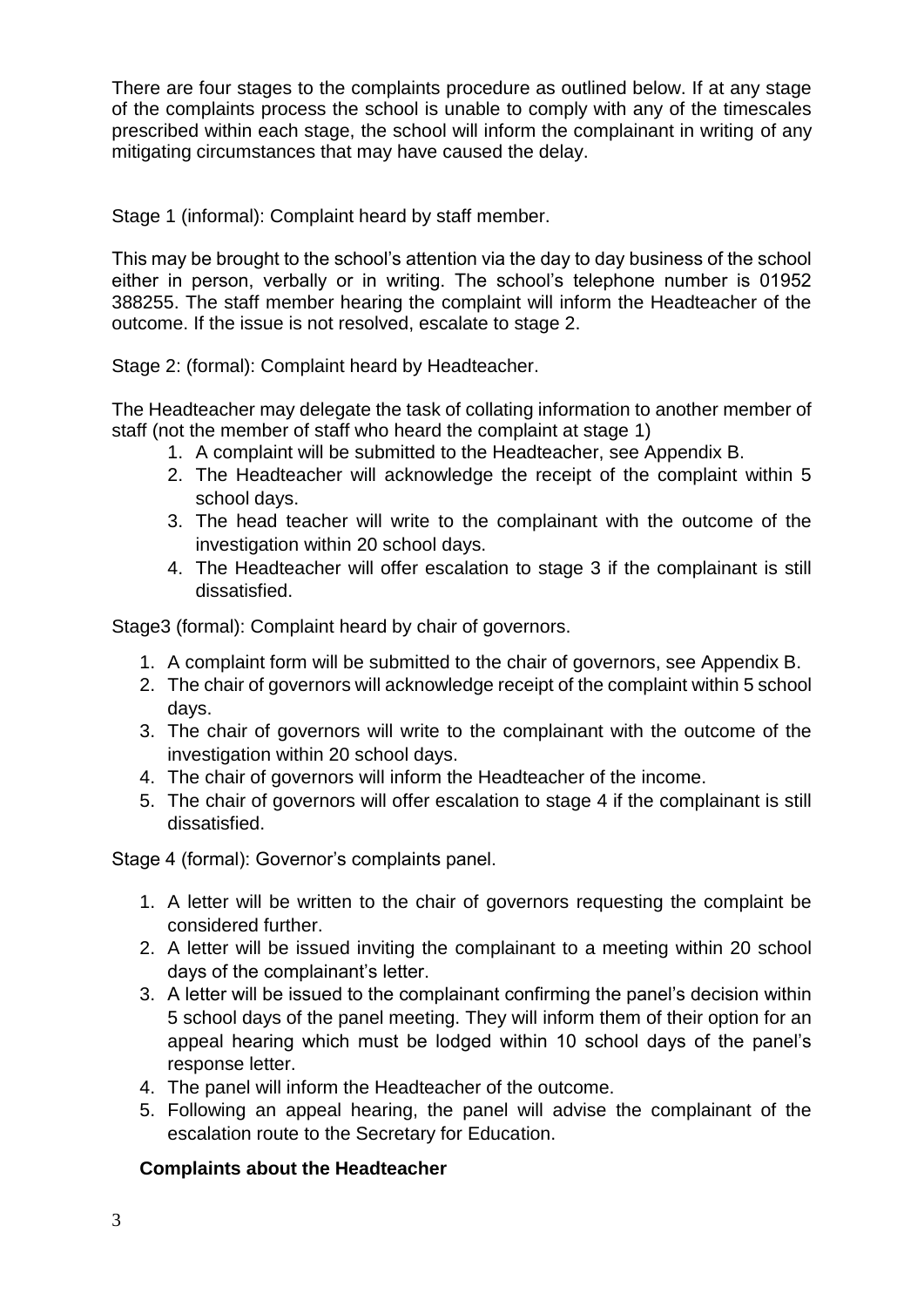Complaints about the Headteacher, that the complainant cannot or does not wish to raise directly with the headteacher, will in the first instance be sent in writing to the Chair of Governors, who will arrange for the matter to be dealt with. See Appendix B for a complaints form.

## **Investigating Complaints**

At each stage of the complaints procedure, the person investigating the complaint will make sure they:-

- Establish what has happened so far and who has been involved.
- Clarify the nature of the complaint and what remains unresolved.
- Meet with the complainant or contact them (if unsure or further information is necessary).
- Clarify what the complainant feels would put things right.
- Interview those involved in the matter and/or those complained of, allowing them to be accompanied, if they wish.
- Conduct the interview with an open mind and be prepared to persist in the questioning.
- Keep notes of the interview or arrange for an independent note taker to record minutes of the meeting.

## **Resolving Complaints**

At each stage of the procedure the school will keep in mind ways in which a complaint could be resolved. Where it may be sufficient to acknowledge that the complaint is valid in whole or in part, the school may do so. In addition, it may be appropriate to offer one or more of the following:

- an apology
- an explanation
- an admission that the situation could have been handled differently or better.
- An assurance that the event will not recur.
- An explanation of the steps that have been taken to ensure that it will not happen again.
- An undertaking to review school policies in light of the complaint.

#### **Vexatious Complaints**

See Vexatious or Persistent Complaints Policy

# **Monitoring Complaints**

An anonymous analysis of all formal complaints will regularly be reported to the governing body. Should there be any necessary changes to school policies, procedures or practices, required, these may be considered.

# **This policy could be used in conjunction with:**

**St Mary's Vexatious and Persistent Complaints Policy St Mary's Parental/Carer Licence Policy**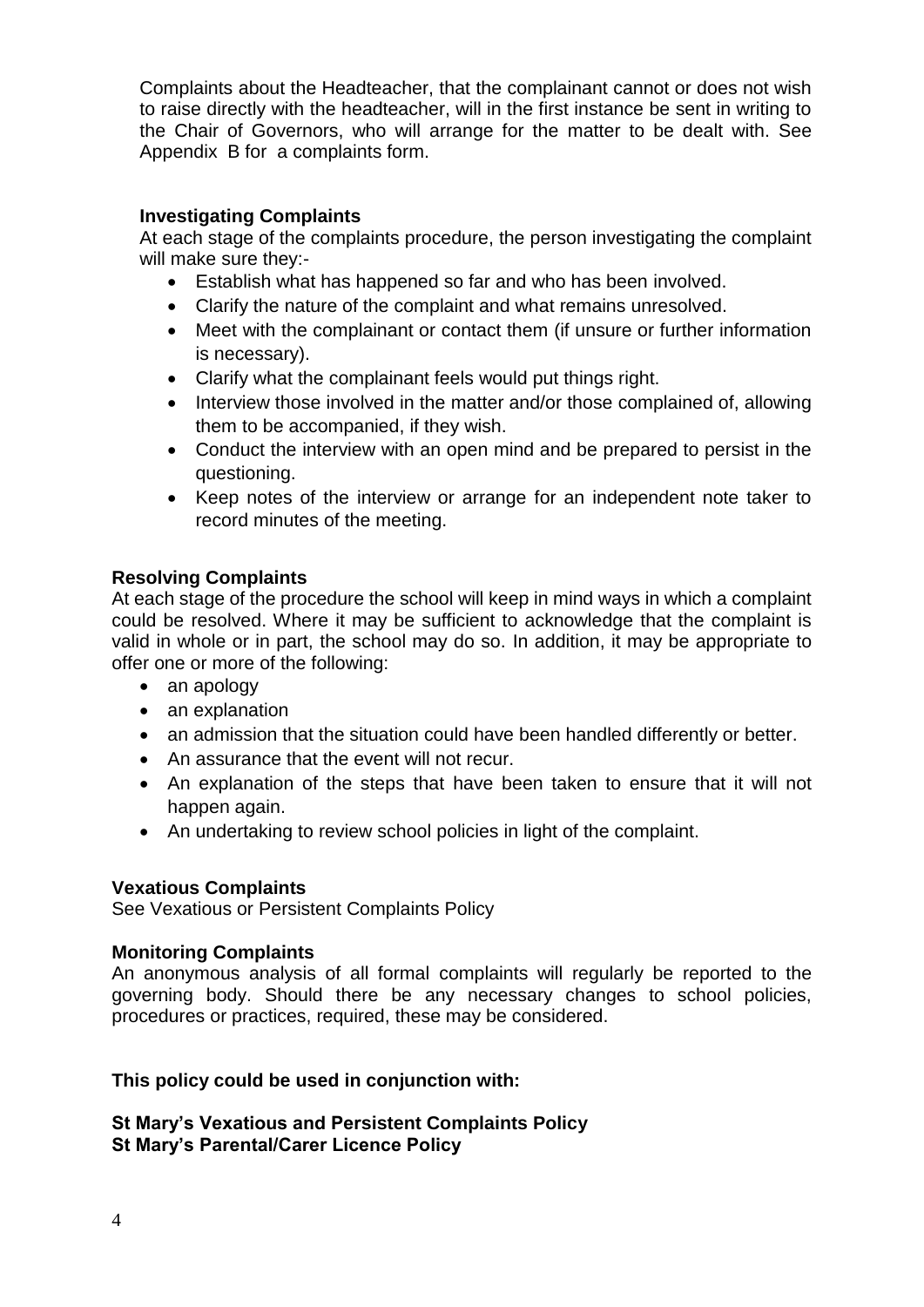| <b>Exceptions</b>                                                                                                                                                                                                                          | Who to contact                                                                                                                                                                                                                                                                                                                                                                                                                |
|--------------------------------------------------------------------------------------------------------------------------------------------------------------------------------------------------------------------------------------------|-------------------------------------------------------------------------------------------------------------------------------------------------------------------------------------------------------------------------------------------------------------------------------------------------------------------------------------------------------------------------------------------------------------------------------|
| Admissions to school<br>Statutory assessments of<br>$\bullet$<br><b>Special Educational Needs</b><br>(SEND)<br>School reorganisation<br>$\bullet$<br>proposals<br>Matters likely to require a<br><b>Child Protection</b><br>Investigation. | The School Governing Body of St Mary's<br><b>Catholic Primary School</b>                                                                                                                                                                                                                                                                                                                                                      |
| Exclusion of children from school.                                                                                                                                                                                                         | Further information about rising concerns<br>exclusion<br>can<br>be<br>about<br>found<br>at<br>www.gov.uk/school -discipline-exclusions                                                                                                                                                                                                                                                                                       |
| Whistleblowing                                                                                                                                                                                                                             | School have an internal whistleblowing<br>procedure for their employees<br>and<br>voluntary staff. Other concerns can be<br>raised with OFSTED by telephone on<br>0300 123 3155, via email at:<br>Whistleblowing@ofsted.gov.uk<br>by<br>or<br>writing to WBHL, OFSTED, Piccadilly<br>Gate, Store Street, Manchester, M1 2WD.<br>The Department for Education is also a<br>prescribed body for whistleblowing in<br>education. |
| Staff grievances and disciplinary<br>procedures                                                                                                                                                                                            | These matters will invoke the school's<br>internal<br>grievance<br>procedures.<br>Complainants will not be informed of the<br>outcome of any investigation.                                                                                                                                                                                                                                                                   |
| Complaints about services                                                                                                                                                                                                                  | <b>Providers</b><br>should<br>have<br>their<br>own<br>complaints procedure to<br>with<br>deal<br>complaints about service. They should be<br>contacted direct.                                                                                                                                                                                                                                                                |

**Appendix A - Complaints not in the scope of the procedure**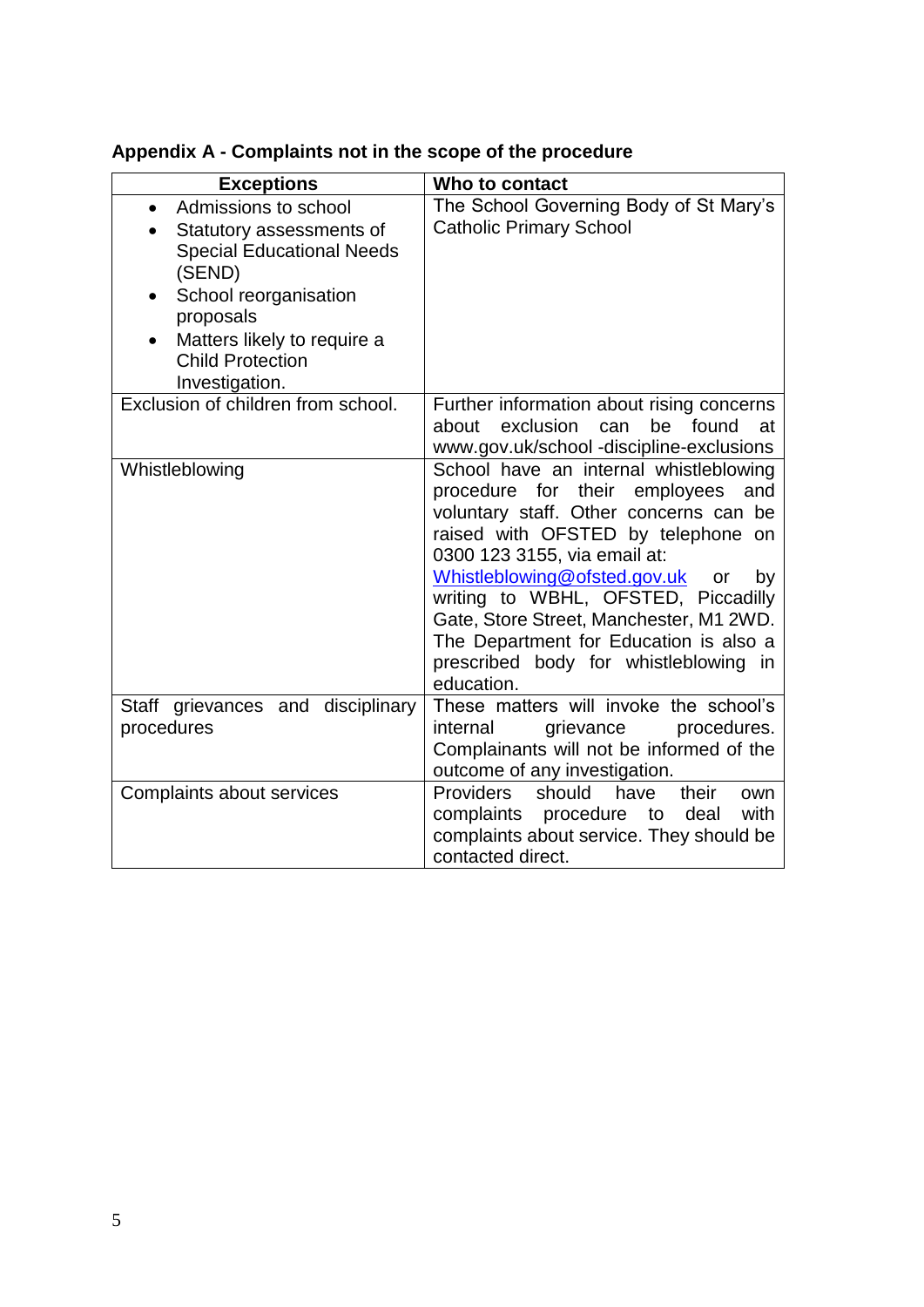#### **Saint Mary's Catholic Primary School Complaints Form (Appendix B) Sheet one**

**Your Name:**

**Pupil's Name (if applicable):**

**Your relationship to pupil (if applicable):**

**Address:**

**Day time telephone number:**

**Evening telephone number: Please give details of your complaint:**

**What action, if any, have you already taken to try to resolve your complaint? (Who did you speak to and what was their response?**